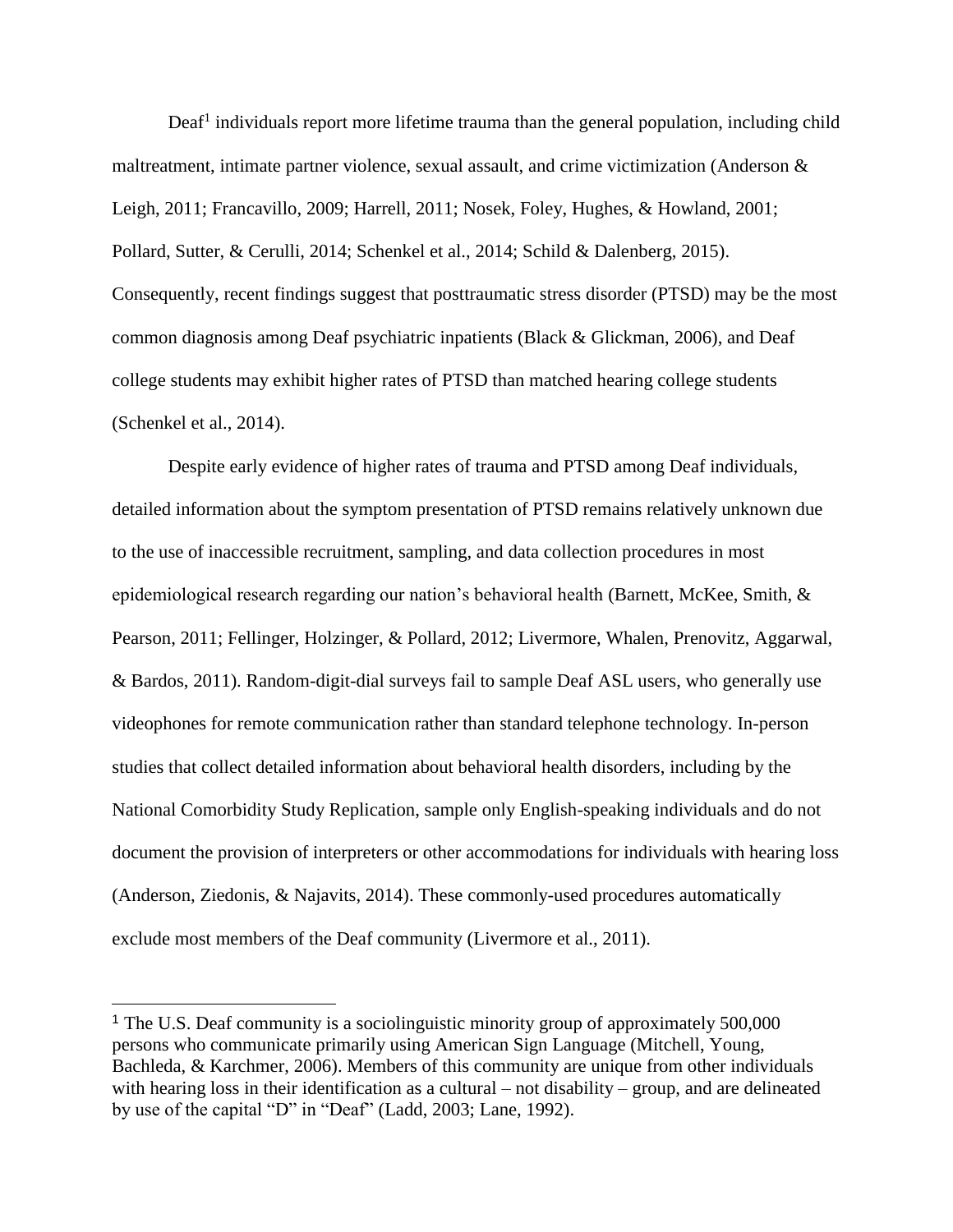With the exception of one study that documented potentially increased rates of dissociation among Deaf trauma survivors (Schild & Dalenberg, 2012a), relatively little is known about how symptoms of PTSD manifest among Deaf trauma survivors. To address this gap, semi-structured ASL interviews were conducted with trauma-exposed Deaf individuals to determine whether they met criteria for current PTSD diagnosis according to the DSM-IV-TR, and to explore how the symptoms of PTSD commonly present within this population.

#### **Methods**

# **Study Population**

We recruited 17 Deaf individuals who had previously experienced trauma from across Massachusetts for the present study. They were recruited via online advertisements posted on Craigslist and Deaf-related listservs, and through agencies, clinicians, and case managers who served Deaf clients. To increase accessibility, these advertisements were disseminated in two forms: written English flyers and ASL digital videos. Recruitment materials directed interested individuals to contact the research team using videophone, the standard telecommunication device for the Deaf. During this videophone call, the principal investigator (a hearing, ASLfluent psychologist) briefly explained the purpose of the study, the procedures involved, and screened potential participants for the following pre-determined inclusion criteria.

Inclusion criteria were: (1) age 21 years or older; (2) Massachusetts residency; (3) selfidentified hearing status of Deaf or Hard of Hearing; (4) self-identified primary communication mode of ASL; and (5) history of trauma exposure. Trauma exposure was defined as "direct exposure to, witnessing of, learning about, or repeated indirect exposure to aversive details of… death, threatened death, actual or threatened serious injury, or actual or threatened sexual violence" (American Psychiatric Association, 2013). Exclusion criteria were minimal in order to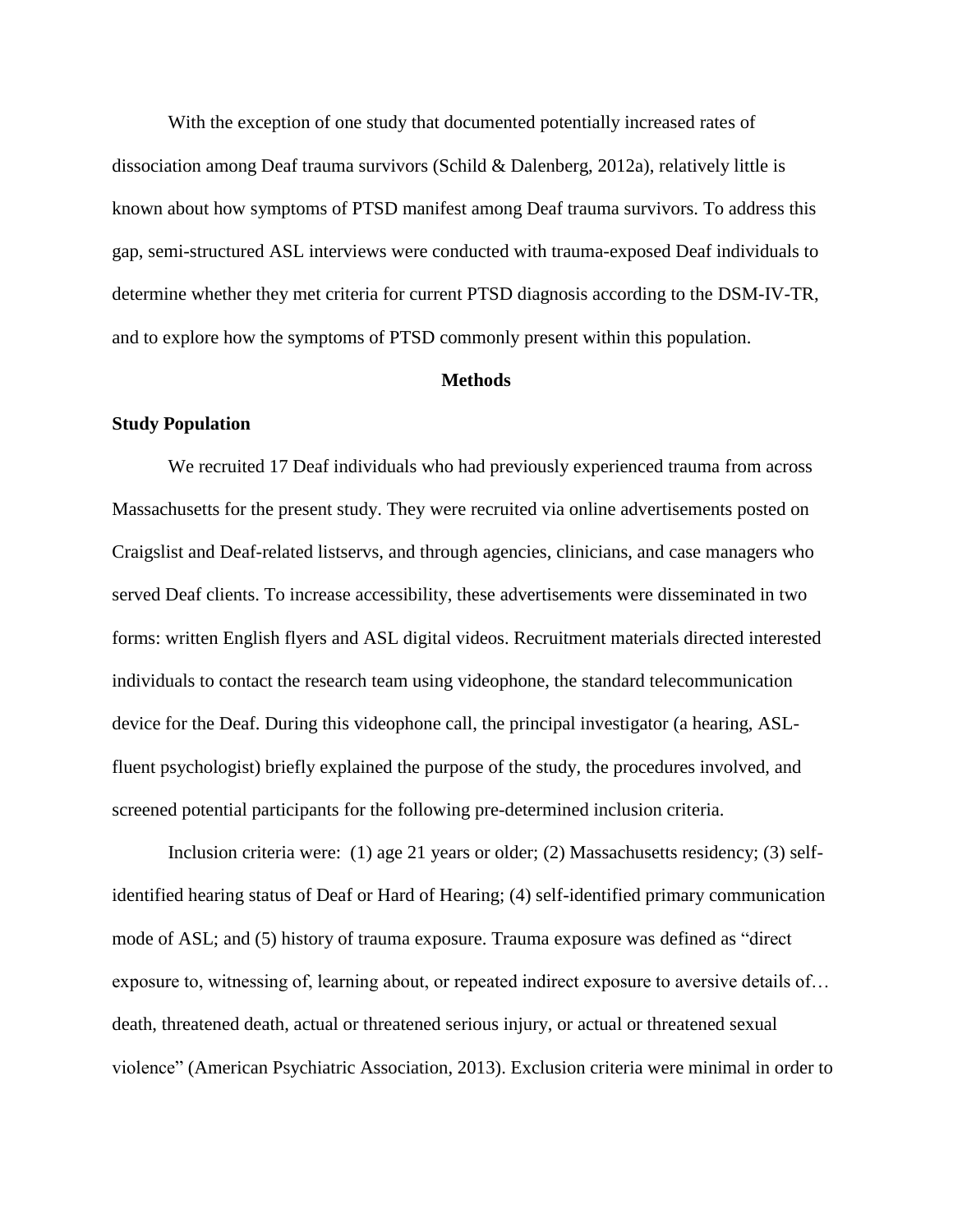recruit a diverse sample of Deaf trauma survivors, with only adults unable to provide informed consent and prisoners excluded from the present sample.

# **Interview Instrument**

Eligible participants were scheduled for an in-person study session during which the principal investigator obtained informed consent and conducted a 45-minute semi-structured interview in ASL. The individual interview format was selected over a focus group setting due to the sensitivity of the interview topic as well as concerns about anonymity and confidentiality that are often observed among members of the small, close-knit Deaf community (Barber, Wills, & Smith, 2010). The interview collected basic sociodemographic information, and was comprised of questions from the Life Events Checklist, the PTSD Symptom Scale Interview, and original questions about Deaf individuals' help-seeking behaviors.

The Life Events Checklist queries each participant's level of exposure (i.e., *happened to me, witnessed it, learned about it, not sure, doesn't apply*) to 16 events that commonly result in posttraumatic stress disorder (e.g., natural disaster, physical assault, sexual assault; Blake et al., 1995). It also includes a final item about exposure to any "other very stressful event or experience" not represented in the previous 16 items. For the current investigation, we focused primarily on events that participants had directly experienced (i.e., *happened to me*), as direct exposure to potentially traumatic events is a better predictor of subsequent trauma symptoms than indirect exposure and "learning about or witnessing a number of the events assessed by the Life Events Checklist would not ordinarily be considered a DSM-IV Criterion A1 stressor for PTSD" (Gray, Litz, Hsu, & Lombardo, 2004, p. 337). The Life Events Checklist has demonstrated acceptable psychometric properties as a stand-alone trauma assessment tool with hearing individuals, including adequate temporal stability and good convergence validity with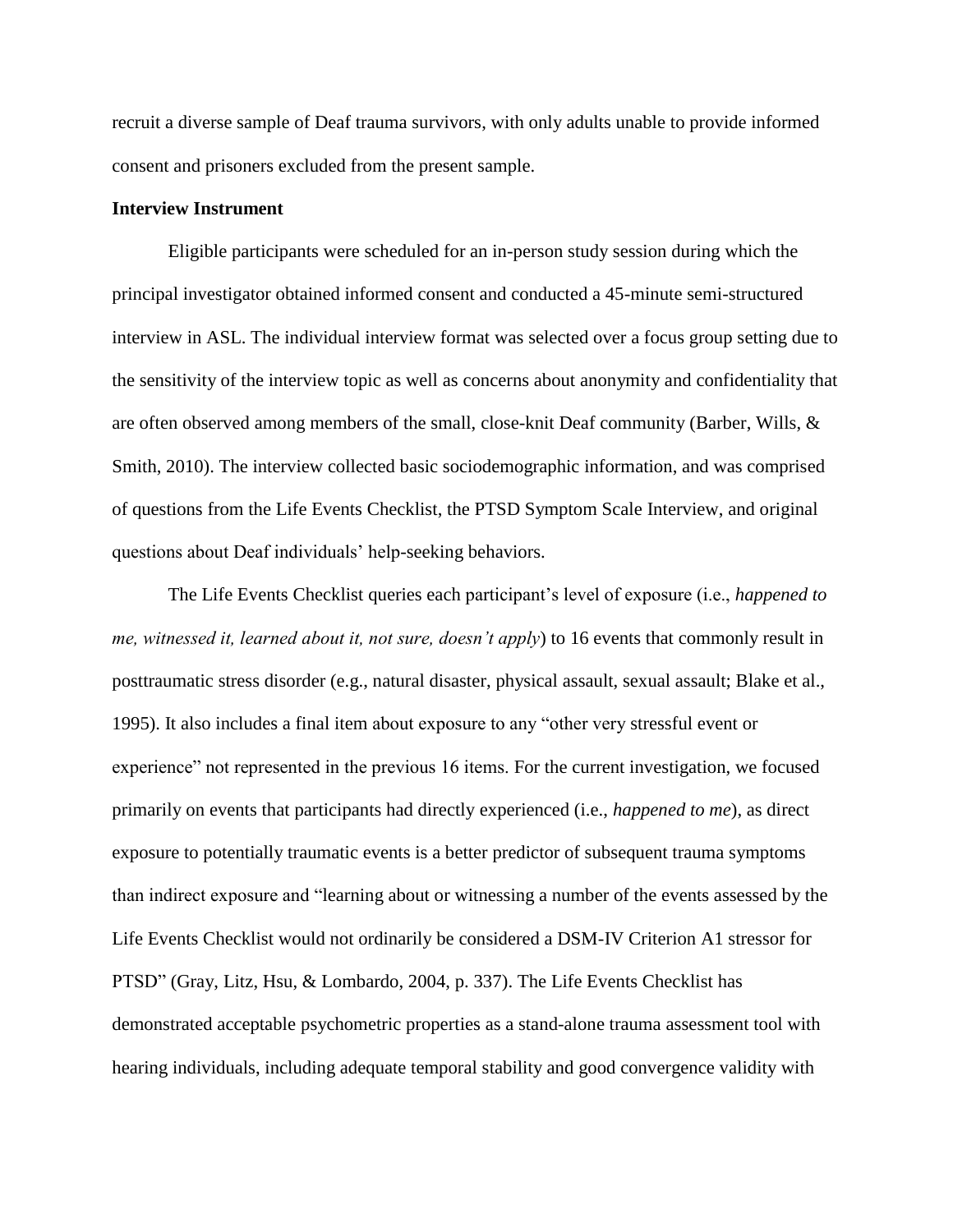other measures of trauma history (for detailed psychometric properties, see Gray et al., 2004).

The PTSD Symptom Scale Interview assesses the presence and severity of current PTSD symptoms (Foa, Riggs, Dancu, & Rothbaum, 1993). At the time of data collection, a validated measure of DSM-5 PTSD symptoms was not yet available. Therefore, the 17 semi-structured interview items represented the diagnostic criteria of PTSD as outlined in the DSM, Fourth Edition, Text Revision (DSM-IV-TR; American Psychiatric Association, 2000). Respondents were asked to report their symptoms during the past two weeks. For each item, the interviewer rated the frequency and severity of the symptom (from  $0 =$  "not at all" to  $3 =$  "5 or more times per week/very much"). This measure required approximately 20 minutes to administer. The PTSD Symptom Scale Interview has shown evidence of high internal consistency and high interrater reliability, and is strongly correlated with both the Clinician-Administered PTSD Scale and the Structured Clinical Interview for DSM-IV (Foa & Tolin, 2000).

Interview questions were translated, or adapted, into ASL. Adaptation occurred in collaboration with the Deaf & Allied Clinicians Consult Group, a clinical and research consultation group comprised of professionals from the University of Massachusetts Medical School and the Massachusetts Department of Mental Health. This multidisciplinary group included two Deaf and three hearing members from psychology, psychiatry, mental health counseling, mental health case management, and social work. Item adaptation focused on preserving linguistic equivalency and psychological conceptual equivalency between the English and ASL interview questions. A typical three-stage procedure was used (i.e., translation, backtranslation, equivalence comparison), similar to the translation of other psychological measures into ASL (Brauer, 1993).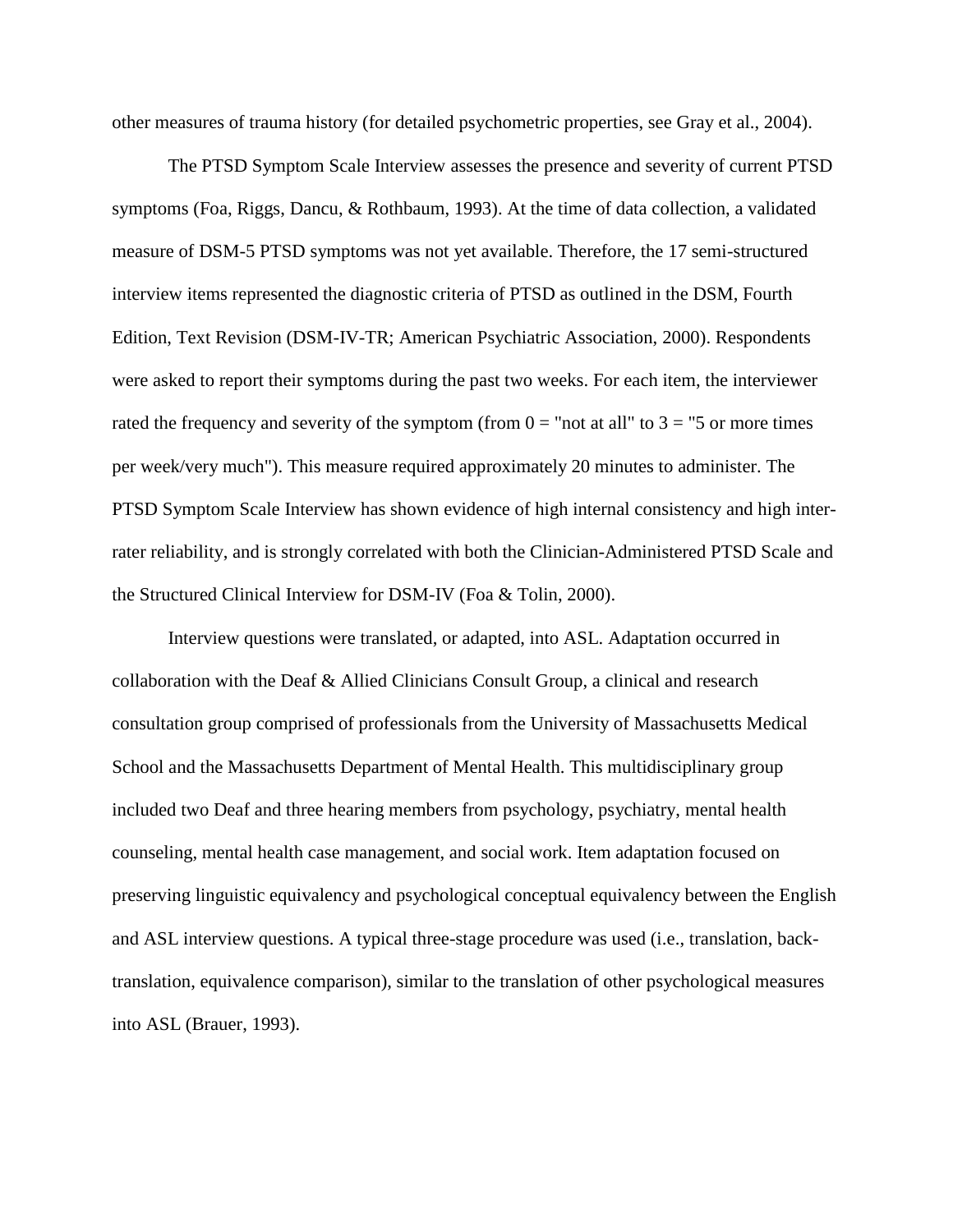# **Data Analysis**

Interview responses were entered into a Research Electronic Data Capture (REDCap) database. Quantitative data were exported to SPSS Statistics Version 22 for analysis. We had incomplete data for one participant, bringing our total sample size to 16 participants.

Descriptive statistics were used to summarize the sample's lifetime experiences of trauma according to the Life Events Checklist: (1) mean, median, and range of total number of trauma events reported by Deaf trauma survivors; and, (2) frequencies of each type of trauma event. Summary scores for "PTSD severity" and "PTSD diagnosis" were calculated according to the instructions in the PTSD Symptom Scale Interview manual (Hembree, Foa, & Feeny, 2002). PTSD severity was determined by summing the frequency/severity ratings for all 17 interview items, using a possible range of 0 to 51. A diagnosis of PTSD was determined by counting the number of PTSD symptoms reported per symptom cluster (i.e., a frequency/severity rating of 1 or greater); one re-experiencing symptom, three avoidance symptoms, and two arousal symptoms were needed to meet diagnostic criteria for PTSD. Also required were duration of symptoms greater than one month and the presence of clinically significant distress or impairment (Hembree et al., 2002).

The prevalence rate of current PTSD in the study sample was determined in a standardized manner, i.e., descriptive statistics were conducted to calculate the percentage of participants with current PTSD based on the criteria outlined above. Characteristics of PTSD in this sample were analyzed using simple descriptive statistics of PTSD severity and frequency counts of each individual PTSD symptom.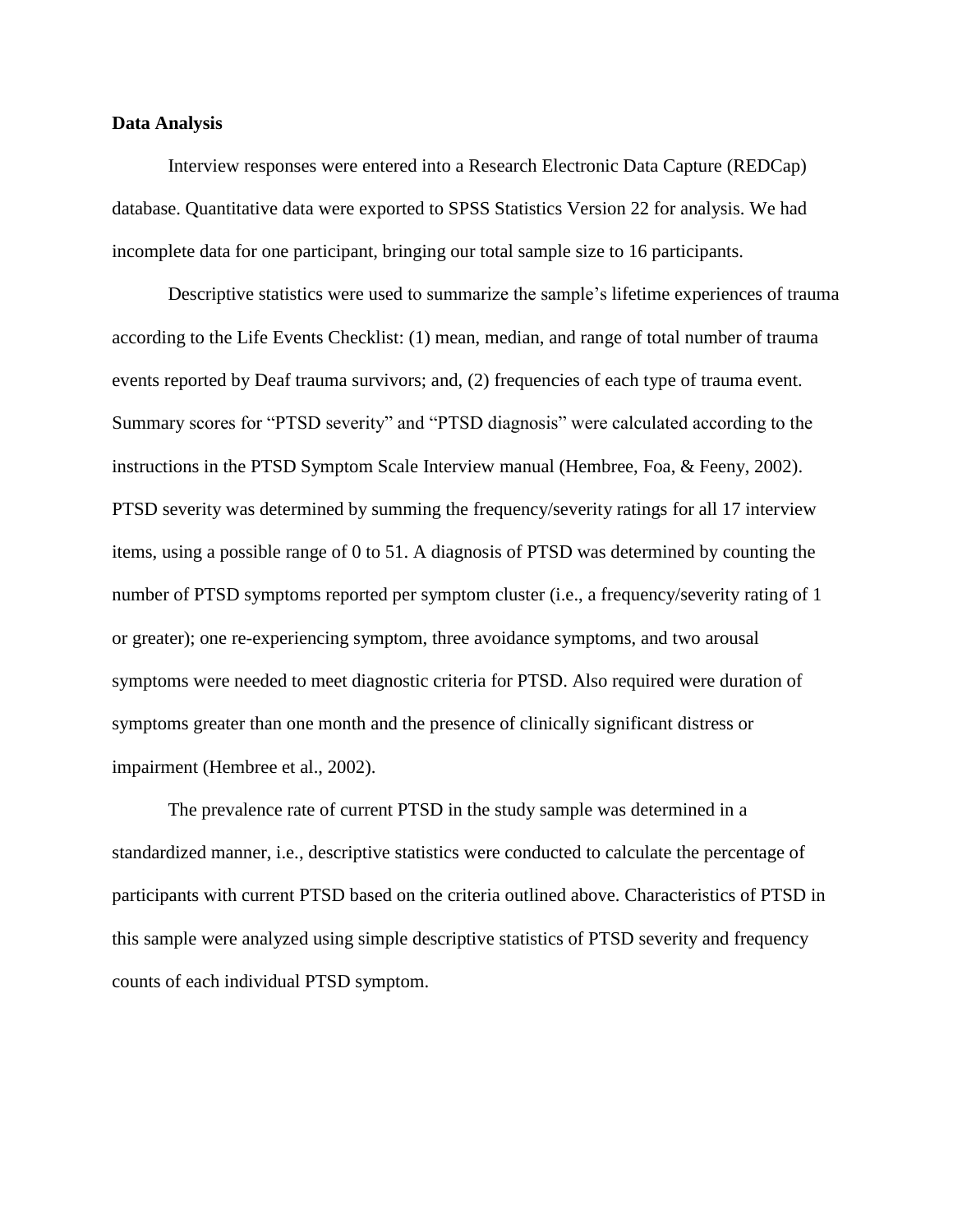# **Results**

Complete data was collected from a total of 13 female and 3 male participants between March and September 2014. Most participants identified as being culturally Deaf, white, middleaged, and heterosexual (Table 1). At the time of data collection, the majority of participants was over the age of 45, had attended at least some college, and was collecting Supplemental Security Income or Social Security Disability Insurance. Most participants reported that their preferred language was ASL, that they did not use an assistive hearing device, and that they were raised by hearing parents who communicated with them using spoken English—sample characteristics that align closely with the sociodemographics of most culturally Deaf individuals.

Table 1

| Sociodemographic characteristics          |                               | $\%$  |
|-------------------------------------------|-------------------------------|-------|
| Age (years)                               | $21 - 34$                     | 23.5  |
|                                           | $35 - 44$                     | 11.8  |
|                                           | $45 +$                        | 64.7  |
| Ethnicity                                 | Not Hispanic/Latino           | 82.4  |
|                                           | Hispanic/Latino               | 17.6  |
| Race (select all that apply) <sup>a</sup> | White                         | 100.0 |
|                                           | Black/African-American        | 5.9   |
|                                           | American Indian/Alaska Native | 5.9   |
| Sexual orientation                        | Straight                      | 76.5  |
|                                           | Gay/lesbian                   | 17.6  |
|                                           | <b>Bisexual</b>               | 5.9   |

*Study Sample Characteristics*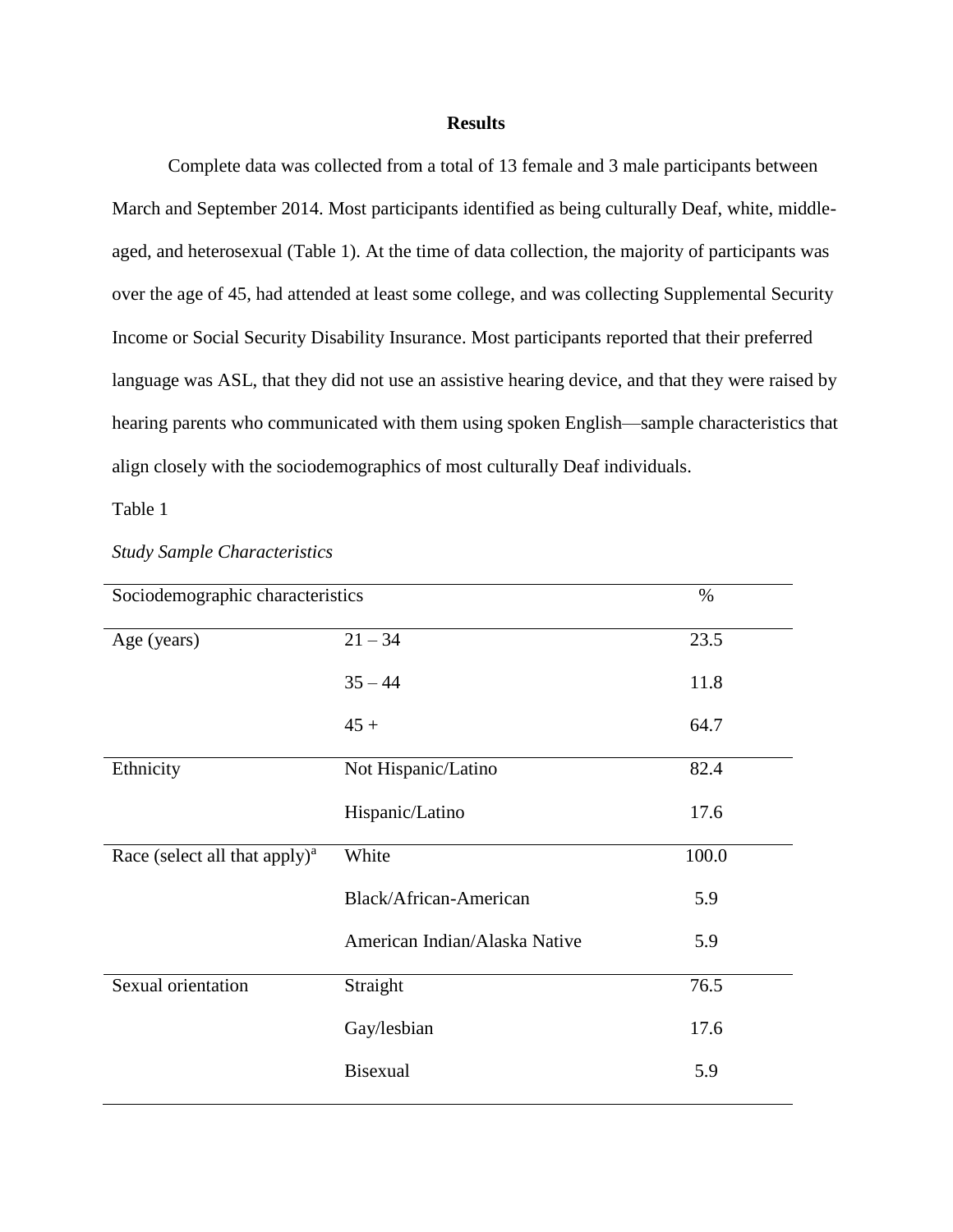| Hearing status (self-    | Deaf                            | 88.2 |
|--------------------------|---------------------------------|------|
| identified)              | Hard-of-Hearing                 | 5.9  |
|                          | Not sure                        | 5.9  |
| Preferred language       | American Sign Language          | 88.2 |
|                          | Spoken English                  | 5.9  |
|                          | Other                           | 5.9  |
| Use of assistive hearing | No device                       | 47.1 |
| device                   | Hearing aid                     | 41.2 |
|                          | Cochlear implant                | 11.8 |
| Parental hearing status  | Both hearing                    | 82.4 |
|                          | <b>Both Deaf</b>                | 17.6 |
| Parental communication   | Spoken English                  | 52.9 |
| method (select all that  | American Sign Language          | 29.4 |
| $apply)^a$               | Home sign                       | 11.8 |
|                          | <b>Signed Exact English</b>     | 5.9  |
|                          | Other                           | 41.2 |
| School type              | Deaf school only                | 52.9 |
|                          | Both Deaf and mainstream school | 29.4 |
|                          | Mainstream school only          | 17.6 |
| <b>Education</b> level   | Some high school                | 17.6 |
|                          | High school diploma             | 23.5 |
|                          | Some college                    | 23.5 |
|                          | 4-year college degree or above  | 35.3 |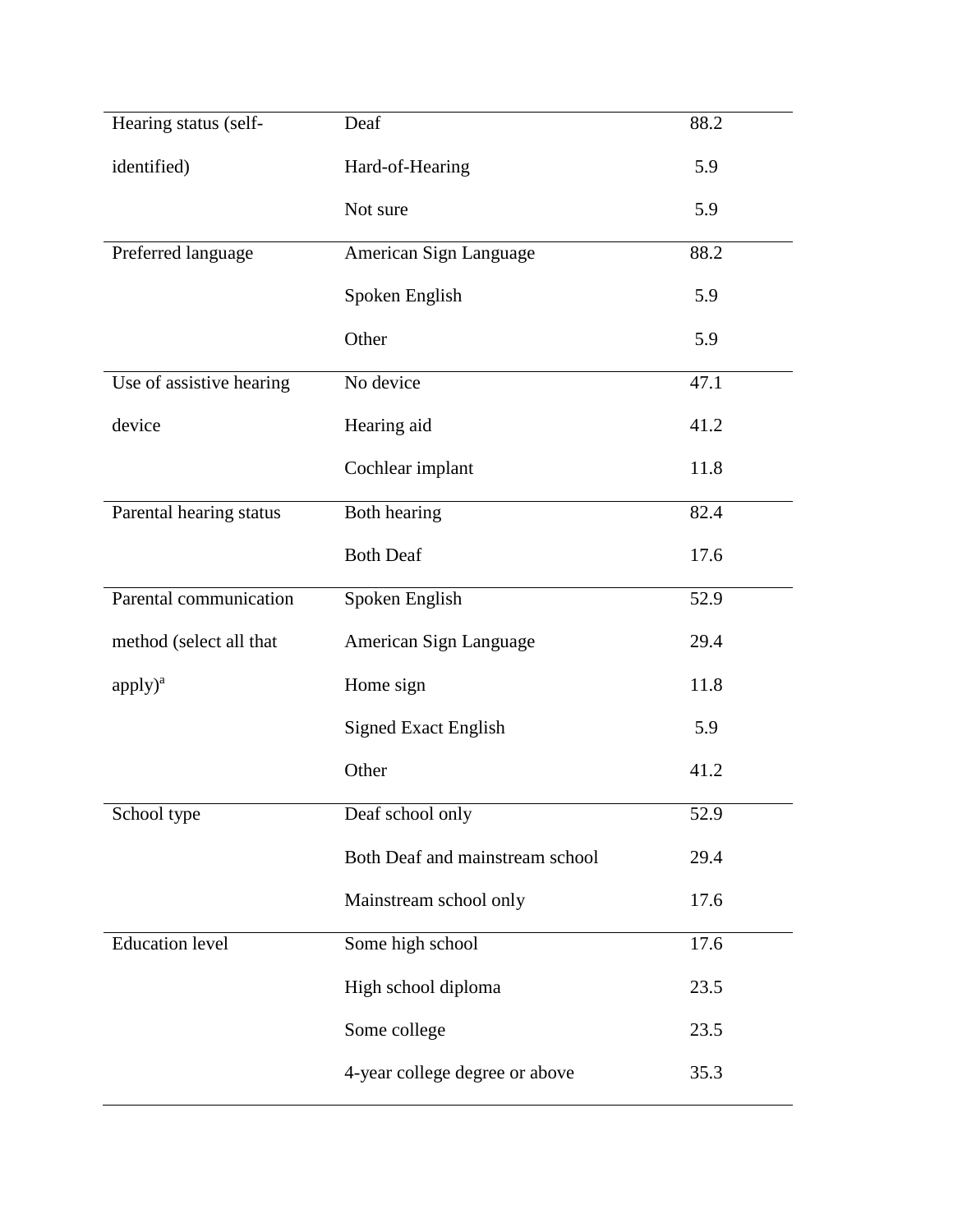| <b>Employment status</b> | Collecting SSDI/SSI | 47.1 |
|--------------------------|---------------------|------|
|                          | Employed full-time  | 35.3 |
|                          | Employed part-time  | 17.6 |

<sup>a</sup> For these items, participants were asked to "select all that apply" and could endorse more than one category. Therefore, total percentage across categories is greater than 100%.

In our sample of trauma-exposed Deaf individuals, participants reported an average of six trauma types across their lifetimes ( $M = 6.12$ ; SD = 3.14), ranging from 2 to 13 types per participant. The most frequently reported type was "physical assault," reported by 82% of study respondents. This was closely followed by "sudden, unexpected death of someone close to you" and "other very stressful event or experience," reported by more than 75% of study participants (e.g., complete lack of communication with one's hearing parents, experiencing severe attachment disruptions with caregivers, or undergoing corporal punishment at oral/aural school when caught using ASL).

Fifty percent of the participants met the criteria for current PTSD. PTSD severity ranged from 3 to 39, with a mean of 17 (maximum severity score = 51). See Table 2 for the prevalence of each PTSD symptom, organized by DSM-IV-TR PTSD symptom clusters. Analyzing the data on a cluster level, there were no significant differences in prevalence across symptom clusters. In order words, the participants reported similar rates of symptoms across cluster B (ireexperiencing and intrusive recollection symptoms), cluster C (avoidance and numbing symptoms), and cluster D (hyperarousal symptoms). Analyzing the data on an individual symptom level, however, the most commonly reported PTSD symptoms were emotional distress in response to reminders of the trauma event, hypervigilance, and behavioral avoidance of trauma reminders. Least common were loss of interest in previously enjoyed activities and the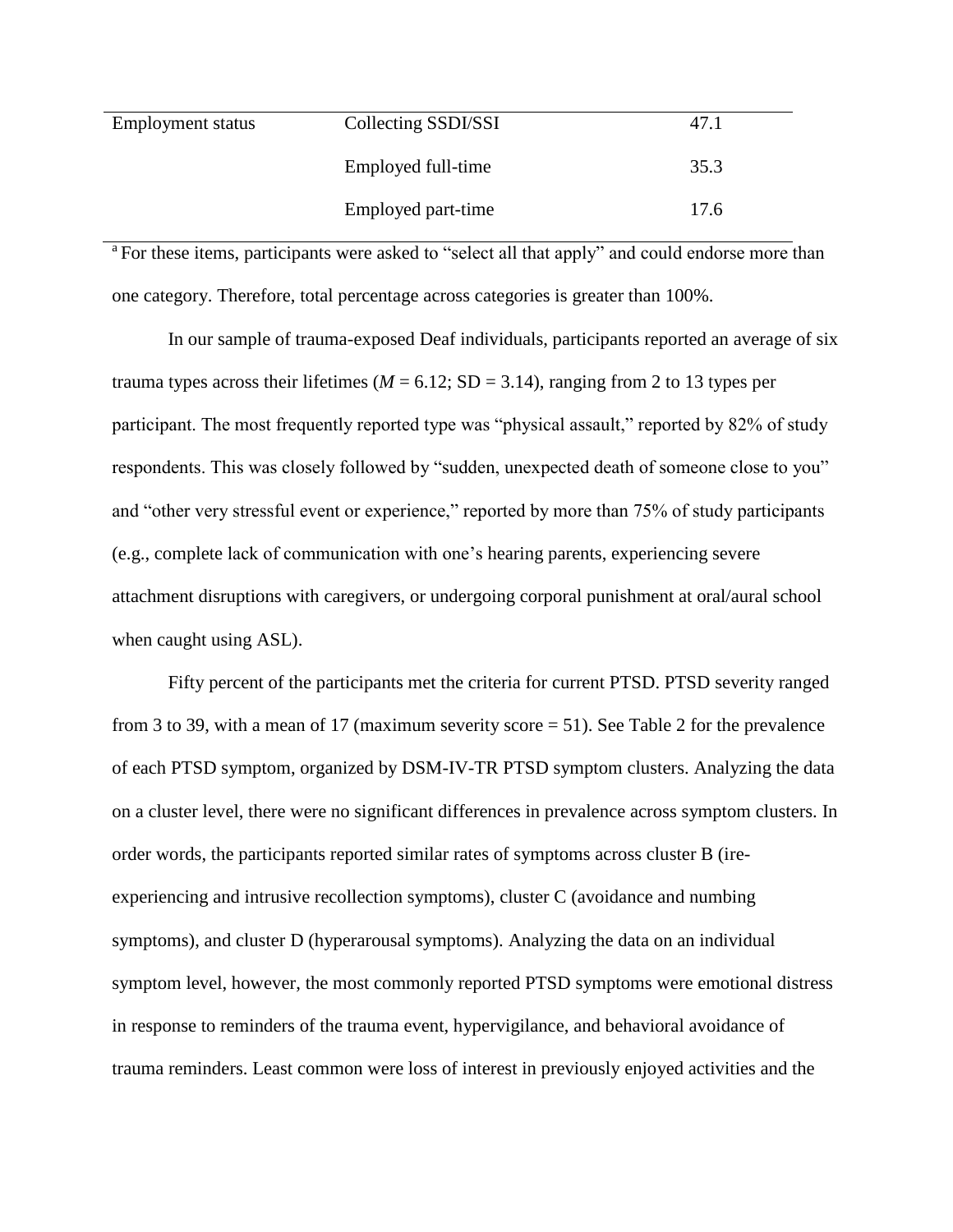sense of a foreshortened future (i.e., the perception that there has been permanent damage or change to one's life that were directly attributable to the trauma event).

Table 2

# *Prevalence of PTSD Symptoms Reported by Trauma-Exposed Deaf and Hearing Individuals*

| PTSD Symptoms, Organized by DSM-IV-TR Symptom Cluster          | Total % of Participants |
|----------------------------------------------------------------|-------------------------|
|                                                                | who Reported the        |
|                                                                | Symptom                 |
| Cluster B: Re-experiencing and intrusive recollection symptoms |                         |
| 1. Intrusive ideation                                          | 56.3                    |
| 2. Nightmares                                                  | 31.3                    |
| 3. Flashbacks                                                  | 43.8                    |
| 4. Emotional reactivity                                        | 75.0                    |
| 5. Physical reactivity                                         | 50.0                    |
| Cluster C: Avoidance and numbing symptoms                      |                         |
| 1. Cognitive avoidance                                         | 56.3                    |
| 2. Behavioral avoidance                                        | 62.5                    |
| 3. Psychogenic amnesia                                         | 31.3                    |
| 4. Loss of interest                                            | 25.0                    |
| 5. Detachment from others                                      | 56.3                    |
| 6. Emotional numbness                                          | 37.5                    |
| 7. Foreshortened future                                        | 25.0                    |
| Cluster D: Hyperarousal symptoms                               |                         |
| 1. Sleep difficulty                                            | 31.3                    |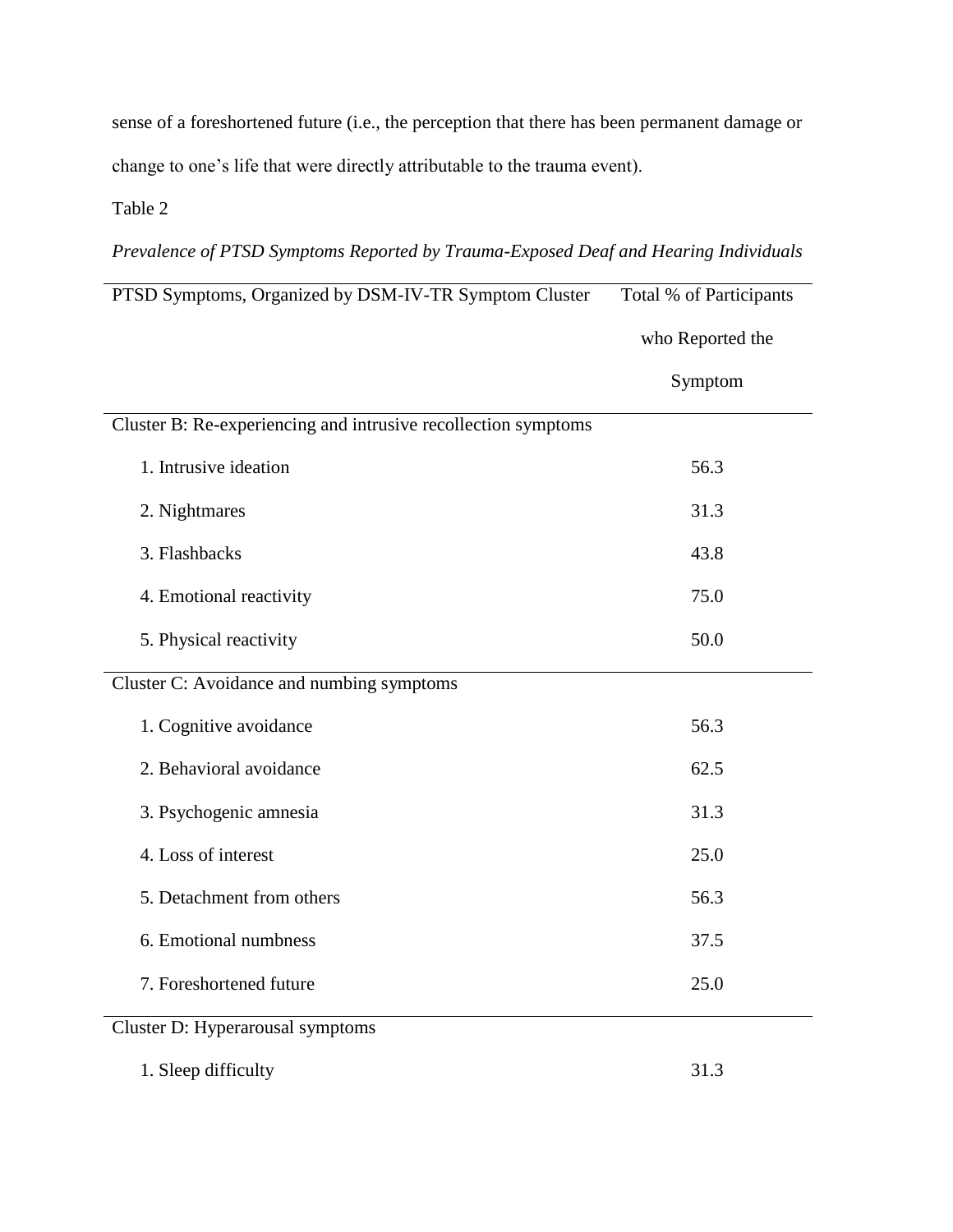| 2. Irritability                 | 50.0 |
|---------------------------------|------|
| 3. Concentration problems       | 50.0 |
| 4. Hypervigilance               | 68.8 |
| 5. Exaggerated startle response | 56.3 |

*Note.* The PTSD symptoms outlined above are according to criteria from the DSM-IV-TR (American Psychiatric Association, 2000).

# **Discussion**

The findings are from interviews with 16 trauma-exposed Deaf individuals, including whether participants met criteria for current PTSD and their PTSD symptom patterns. In the study sample, participants reported having experienced an average of six different types of trauma, with more than three-fourths of participants reporting experiences of physical assault, sudden unexpected death of individuals close to them, and "other" very stressful events or experiences (e.g., complete lack of communication with one's hearing parents, experiencing severe attachment disruptions with caregivers, or undergoing corporal punishment at oral/aural school when caught using ASL). In a 2012 study of trauma among Deaf adults, more than twothirds reported having experienced transportation accidents, unexpected deaths, physical assaults, and natural disasters (Schild & Dalenberg, 2012b). These results are largely similar to the current findings, with the exception of the high rate of natural disasters in Schild and Dalenberg's Southern and Central California-based sample.

Half of this study's sample met criteria for current PTSD, a rate higher than the general U.S. hearing population, for whom it is reported that 8% to 20% of trauma-exposed individuals develop PTSD (Breslau et al., 1998; Kessler, Sonnega, Bromet, Hughes, & Nelson, 1995; Kilpatrick et al., 2013). These results are contrary to a recent study of Deaf outpatients, which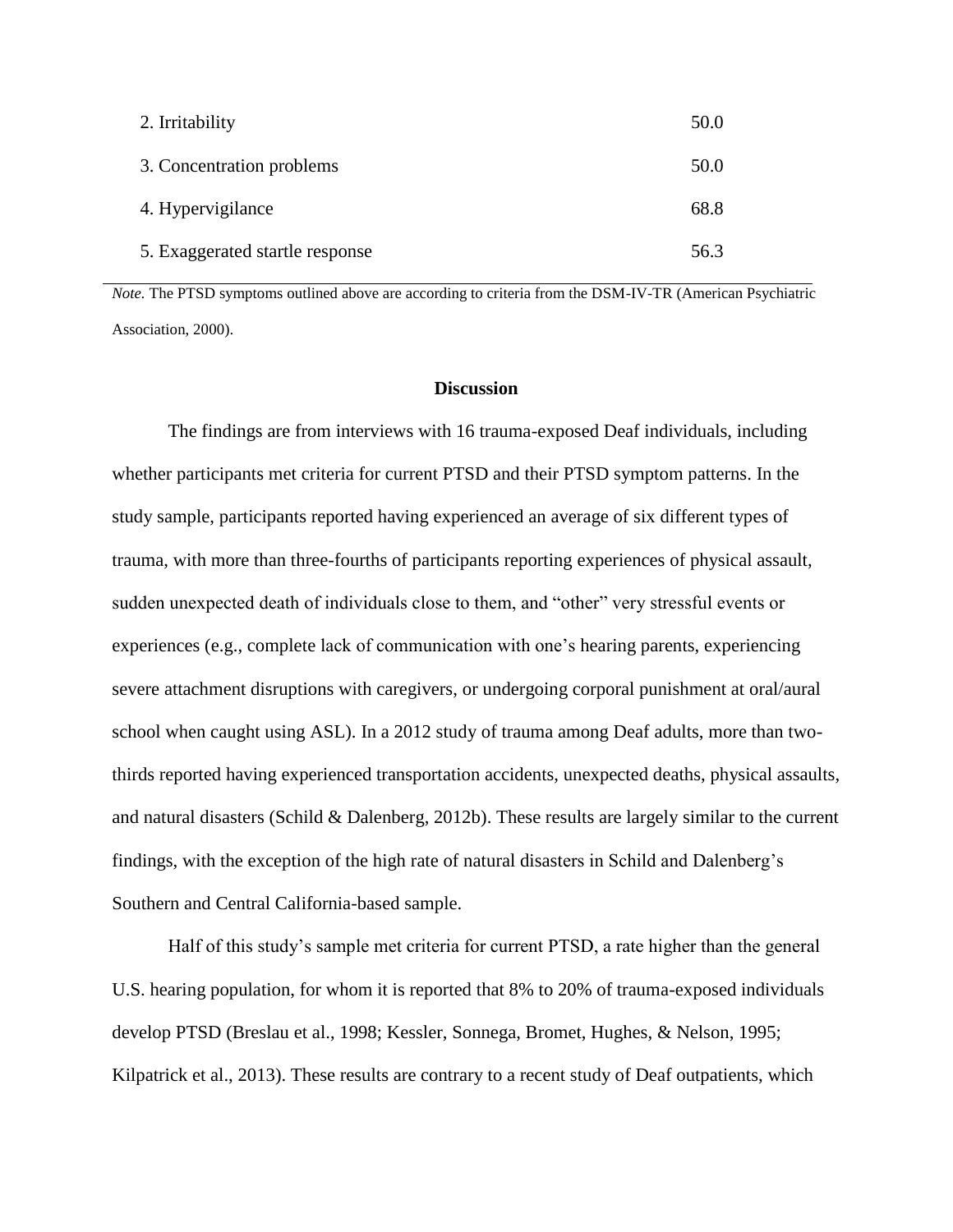found that patterns of trauma and traumatization were similar to those in hearing clinical samples (Ohre, Uthus, von Tetzchner, & Falkum, 2015). The rate of PTSD in our sample was also higher than the 20% prevalence rate reported by a sample of 79 Deaf adults recruited from Southern and Central California (Schild & Dalenberg, 2012b). This is likely due to this study's focus on recruiting Deaf people with histories of trauma and the emphasis on trauma in our recruitment materials; conversely, Schild and Dalenberg aimed to recruit an unbiased population sample and did not disclose their study's trauma focus until after the recruitment phase. Therefore, our study may have been subject to selection bias, with Deaf individuals experiencing ongoing effects of trauma and current symptoms of PTSD more likely to enroll than those who had experienced trauma but are no longer experiencing PTSD symptoms.

One reason underlying the high rate of PTSD among Deaf individuals may be the increased frequency of trauma experienced by this population (Anderson & Leigh, 2011; Francavillo, 2009; Harrell, 2011; Nosek et al., 2001; Pollard et al., 2014; Schenkel et al., 2014; Schild & Dalenberg, 2015). Another possible reason is pre-existing characteristics of Deaf survivors—common characteristics possessed by many Deaf people that may make them more susceptible to developing PTSD in the aftermath of trauma. For example, research has identified limited education, language deficits, low levels of social support, and general childhood adversity as factors that may contribute to developing PTSD after trauma (Brewin, Andrews, & Valentine, 2000; Ozer, Best, Lipsey, & Weiss, 2008; Schild & Dalenberg, 2012b), issues that are unfortunately common to many Deaf people's developmental experiences.

With regard to PTSD symptom patterns reported in the general population, the participants were more likely to validate a number of PTSD symptoms. Compared to 103 hearing attendees at a PTSD clinic, the current Deaf sample reported a higher prevalence of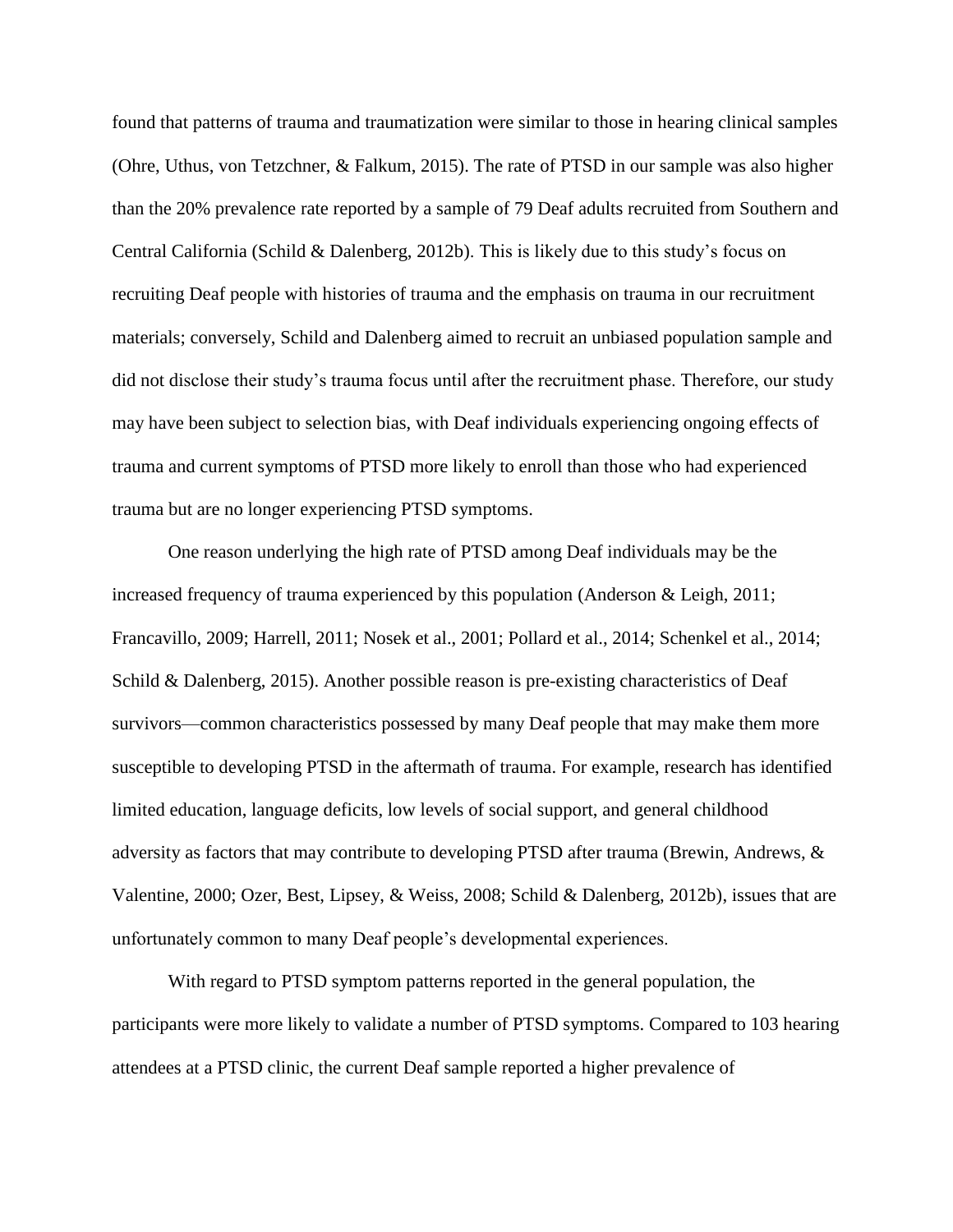hypervigilance (69% vs. 53%), exaggerated startle response (53% vs. 45%), flashbacks (44% vs. 36%), and restricted affect (38% vs. 31%; Green, 2003). Given the physical nature of ASL and the importance of affect being conveyed in ASL grammar (Liddell, 2003), these symptoms of hypervigilance, exaggerated startle, and restricted affect may be particularly impairing to Deaf survivors' social functioning.

Yet, especially discrepant to the described hearing clinical sample were symptoms of psychogenic amnesia, with 31% of Deaf participants unable to remember key features of their trauma event; only 18% of hearing participants reported the same (Green, 2003). Although high rates of trauma and pre-existing characteristics of Deaf survivors may partially account for their high rates of PTSD, peritraumatic psychological processes have been shown to be stronger predictors of PTSD than pre-existing characteristics (Ozer et al., 2008), especially the individual's subjective response during the trauma event. These responses include the perceived threat to one's life during the trauma, one's emotional response during the trauma, and dissociation during the trauma (Ozer et al., 2008). Recent research indicates that Deaf people report more symptoms of dissociation than members of the general population (Schild  $\&$ Dalenberg, 2012b), possibly related to the early language deprivation and social isolation experienced by many Deaf children.

The sample in this study showed early trauma experiences very similar to the early language deprivation and social isolation described by Schild and Dalenberg, including a complete lack of communication with hearing parents and severe attachment disruptions with caregivers. Such common developmental experiences among Deaf trauma survivors may partially account for increased rates of PTSD, as they potentially lead to increases in traumarelated dissociation and heightened rates of amnesia for the trauma event (Schild & Dalenberg,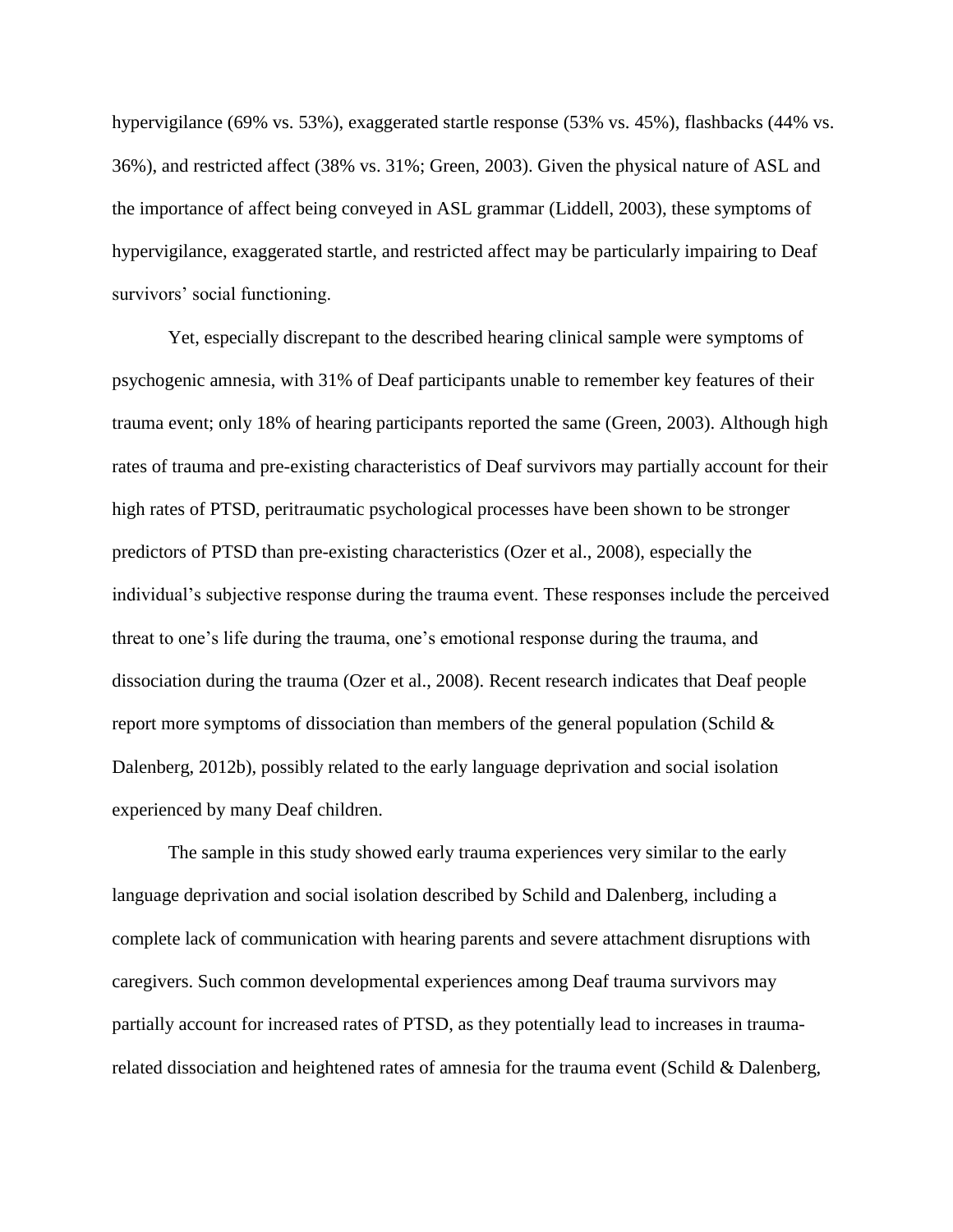2012b). In other words, the participants in the sample reported early traumatic experiences of language deprivation and isolation from family members; these early experiences could potentially increase their vulnerability to experiencing dissociation during later trauma events, resulting in high rates of PTSD symptoms compared to hearing populations and amnesia for the trauma event. This causal chain, however, was not investigated in the present study; therefore, further research is needed to explore this hypothesis directly.

## **Study Strengths and Limitations**

A key strength of this study was the use of Deaf-accessible methods (e.g., recruitment materials, informed consent, and interviews provided in ASL, and provision of Certified Deaf Interpreters as needed). This is largely attributable to collaboration with Deaf psychologists, mental health counselors, social workers, and mental health case managers throughout each step of the research process. These individuals were involved in the design of this study and its methods, the selection and translation of trauma instruments, interpretation of study findings, and preparation of this manuscript.

A primary study limitation was small sample size, which did not permit the comparison of PTSD symptoms across sociodemographic subgroups, nor to compare symptom patterns based on type of trauma experienced, as had been done in previous research with the hearing population (Kelley, Weathers, McDevitt-Murphy, Eakin, & Flood, 2009). Second, the sample was primarily white, middle-aged, and heterosexual. Inasmuch, the results of this small exploratory study should be generalized with caution to the U.S. Deaf community. Third, data was collecting using a measure of DSM-IV-TR PTSD symptoms, as a measure for DSM-5 PTSD symptoms had not yet been validated. Fourth, primary data was not collected from a hearing comparison group in Massachusetts, which prohibited the conducting of inferential analyses to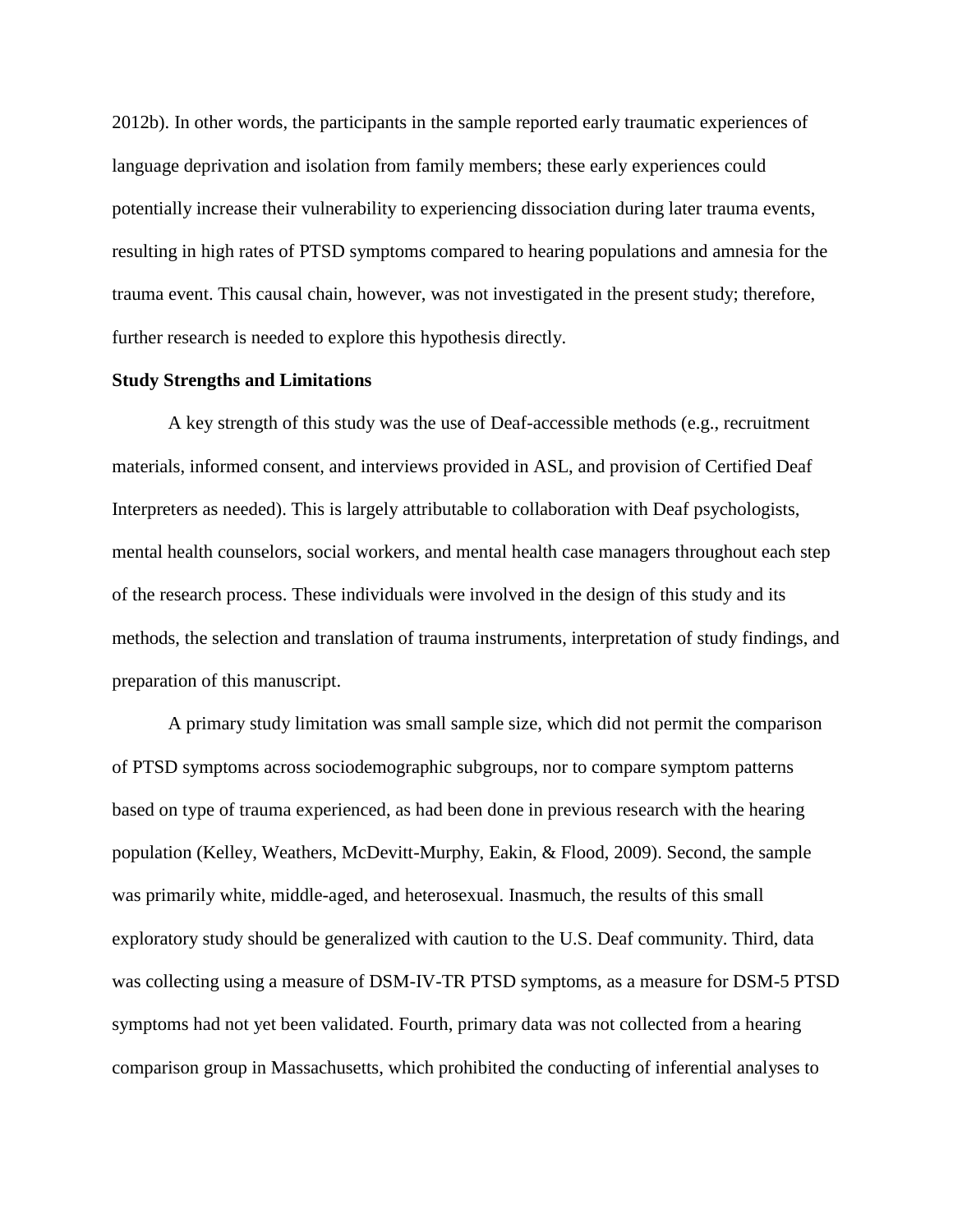directly compare the prevalence of PTSD diagnosis and PTSD symptoms across hearing and Deaf populations.

# **Study Implications and Future Directions**

The findings suggest that Deaf trauma-exposed individuals may be more likely to develop PTSD than their hearing counterparts. This disparity could be due to increased rates of trauma in this population, as well as a number of vulnerability factors for PTSD that are common to Deaf children's developmental experience. However, one additional hypothesis for the disparity in rates of PTSD is the peritraumatic experience of Deaf survivors, including heightened rates of dissociation and psychogenic amnesia during the trauma event. Such experiences may result in an avoidant style of coping which delays processing the trauma and resolution of PTSD symptoms. Future epidemiological research with large samples of Deaf trauma survivors is needed to clarify these hypotheses, as well as to inform clinical interventions that more accurately target Deaf people's pattern of trauma symptoms.

## **Contact Information:**

Melissa L. Anderson, Ph.D Department of Psychiatry University of Massachusetts Medical School Systems & Psychosocial Advances Research Center 222 Maple Avenue Chang Building Shrewsbury, MA 01545 Phone: 508-856-8739; Fax: 508-856-8700 melissa.anderson@umassmed.edu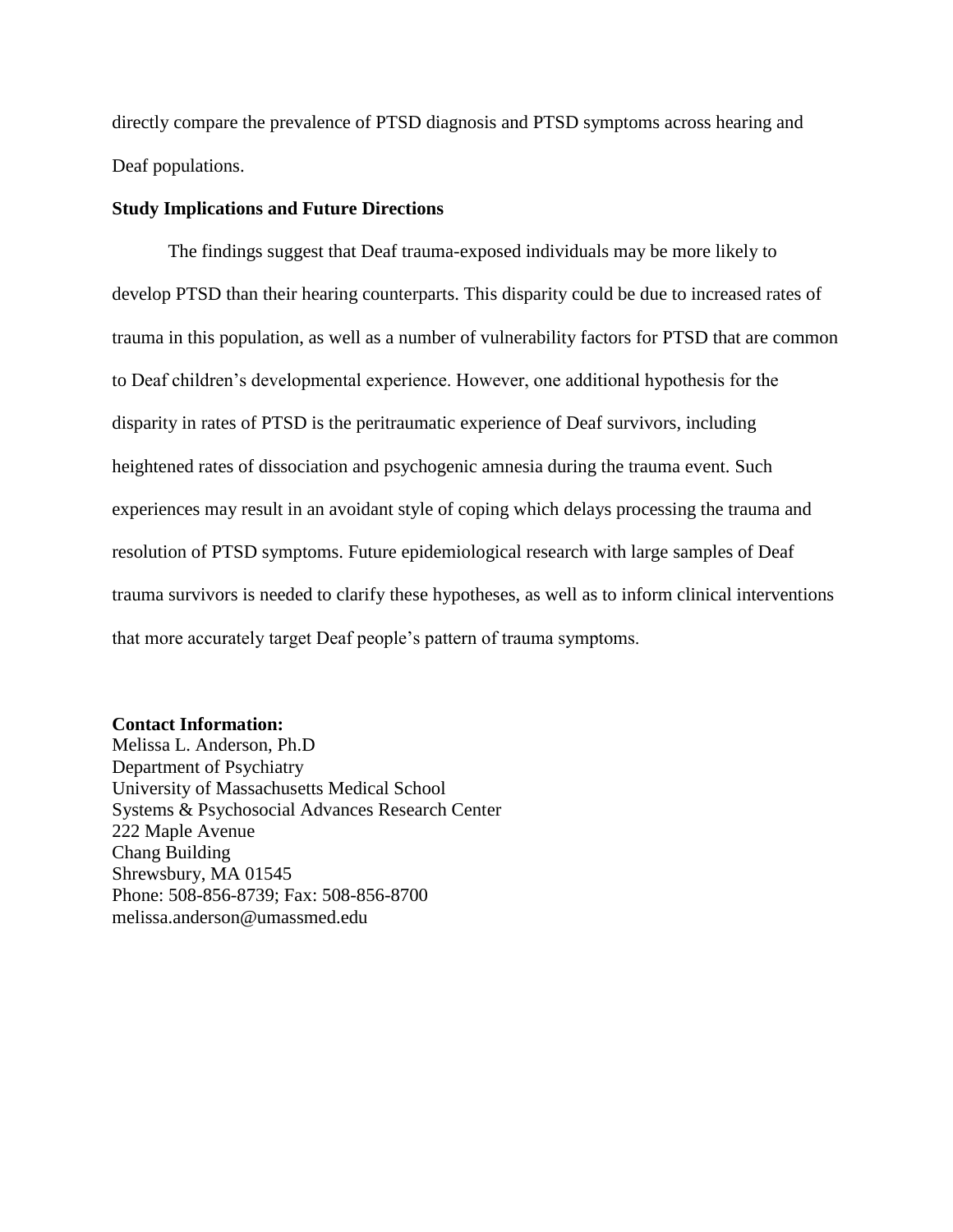## **References**

- American Psychiatric Association. (2000). *Diagnostic and statistical manual of mental disorders; 4th edition, text revision.* Washington, DC: Author.
- American Psychiatric Association. (2013). *Diagnostic and statistical manual of mental disorders* (5th ed.). Arlington, VA: American Psychiatric Publishing.
- Anderson, M. L., & Leigh, I. W. (2011). Intimate partner violence against deaf female college students. *Violence Against Women, 17*(7), 822-834. doi:10.1177/1077801211412544
- Anderson, M. L., Ziedonis, D. M., & Najavits, L. M. (2014). Posttraumatic stress disorder and substance use disorder comorbidity among individuals with physical disabilities:findings from the national comorbidity survey replication. *Journal of Traumatic Stress, 27*(2), 182-191. doi:10.1002/jts.21894
- Barber, S., Wills, D., & Smith, M. J. (2010). Deaf survivors of sexual assault. In I. W. Leigh (Ed.), *Psychotherapy with deaf clients from diverse groups* (2nd ed., pp. 320-340). Washington, DC: Gallaudet University Press.
- Barnett, S., McKee, M., Smith, S. R., & Pearson, T. A. (2011). Deaf sign language users, health inequities, and public health: opportunity for social justice. *Preventing Chronic Disease, 8*(2), A45. Retrieved from http://www.ncbi.nlm.nih.gov/pubmed/21324259
- Black, P. A., & Glickman, N. S. (2006). Demographics, psychiatric diagnoses, and other characteristics of North American Deaf and hard-of-hearing inpatients. *Journal of Deaf Studies and Deaf Education, 11*(3), 303-321. doi:10.1093/deafed/enj042
- Blake, D. D., Weathers, F. W., Nagy, L. M., Kaloupek, D. G., Gusman, F. D., Charney, D. S., & Keane, T. M. (1995). The development of a Clinician-Administered PTSD Scale. *Journal*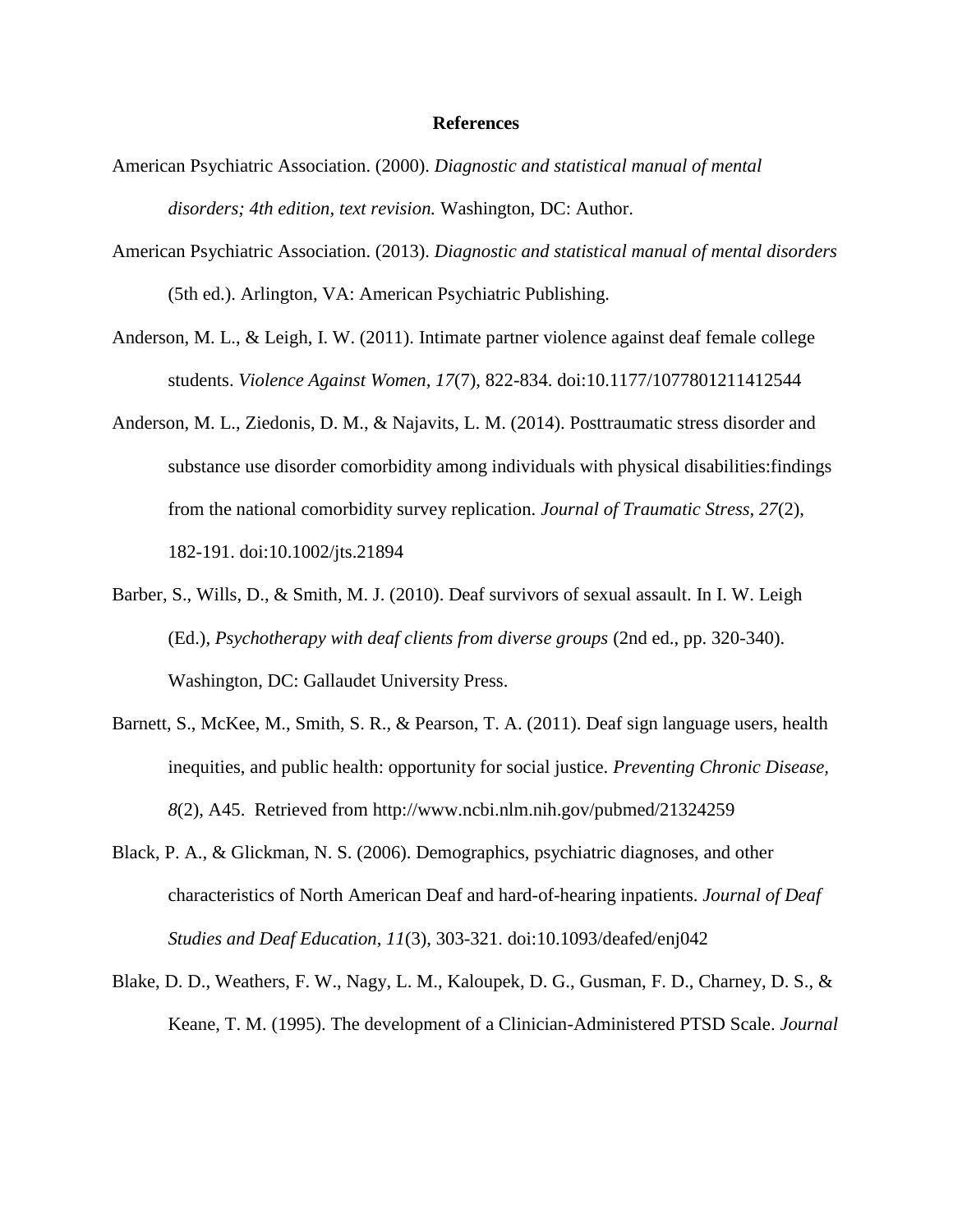*of Traumatic Stress, 8*(1), 75-90. Retrieved from http://www.ncbi.nlm.nih.gov/pubmed/7712061

- Brauer, B. A. (1993). Adequacy of a translation of the MMPI into American Sign Language for use with deaf individuals: Linguistic equivalency issues. *Rehabilitation Psychology, 38*(4), 247-260. doi:10.1037/h0080302
- Breslau, N., Kessler, R. C., Chilcoat, H. D., Schultz, L. R., Davis, G. C., & Andreski, P. (1998). Trauma and posttraumatic stress disorder in the community: the 1996 Detroit Area Survey of Trauma. *Archives of General Psychiatry, 55*(7), 626-632. Retrieved from http://www.ncbi.nlm.nih.gov/pubmed/9672053
- Brewin, C. R., Andrews, B., & Valentine, J. D. (2000). Meta-analysis of risk factors for posttraumatic stress disorder in trauma-exposed adults. *Journal of Consulting and Clinical Psychology, 68*(5), 748-766. Retrieved from http://www.ncbi.nlm.nih.gov/pubmed/11068961
- Fellinger, J., Holzinger, D., & Pollard, R. (2012). Mental health of deaf people. *Lancet, 379*(9820), 1037-1044. doi:10.1016/S0140-6736(11)61143-4
- Foa, E. B., Riggs, D. S., Dancu, C. V., & Rothbaum, B. O. (1993). Reliability and validity of a brief instrument for assessing post-traumatic stress disorder. *Journal of Traumatic Stress, 13*, 181-191.
- Foa, E. B., & Tolin, D. F. (2000). Comparison of the PTSD Symptom Scale-Interview Version and the Clinician-Administered PTSD scale. *Journal of Traumatic Stress, 13*(2), 181-191. doi:10.1023/A:1007781909213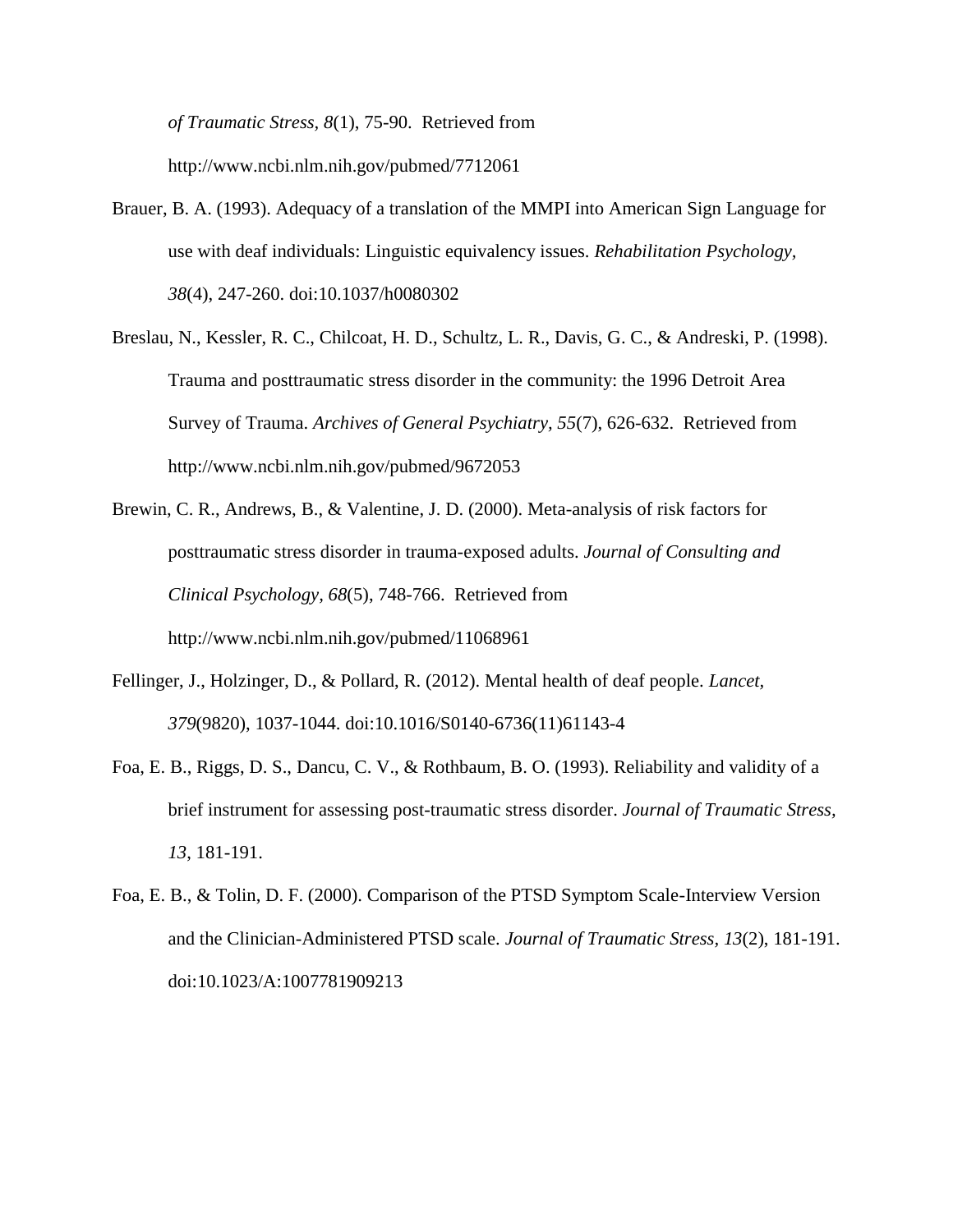- Francavillo, G. S. R. (2009). *Sexuality education, sexual communication, rape myth acceptance, and sexual assault experience among deaf and harf of hearing college students.* (Unpublished doctoral dissertation), University of Maryland, College Park, MD.
- Gray, M. J., Litz, B. T., Hsu, J. L., & Lombardo, T. W. (2004). Psychometric properties of the life events checklist. *Assessment, 11*(4), 330-341. doi:10.1177/1073191104269954
- Green, B. (2003). Post-traumatic stress disorder: symptom profiles in men and women. *Current Medical Research and Opinion, 19*(3), 200-204. doi:10.1185/030079903125001604
- Harrell, E. (2011). *Crime Against Persons with Disabilities, 2008-2010 - Statistical Tables*. Retrieved from http://www.bjs.gov/index.cfm?ty=pbdetail&iid=2238
- Hembree, E. A., Foa, E. B., & Feeny, N. C. (2002). Manual for the administration and scoring of the PTSD Symptom Scale - Interview (PSS-I). Retrieved from https://www.istss.org/ISTSS\_Main/media/Documents/PSSIManualPDF1.pdf
- Kelley, L. P., Weathers, F. W., McDevitt-Murphy, M. E., Eakin, D. E., & Flood, A. M. (2009). A comparison of PTSD symptom patterns in three types of civilian trauma. *Journal of Traumatic Stress, 22*(3), 227-235. doi:10.1002/jts.20406
- Kessler, R. C., Sonnega, A., Bromet, E., Hughes, M., & Nelson, C. B. (1995). Posttraumatic stress disorder in the National Comorbidity Survey. *Archives of General Psychiatry, 52*(12), 1048-1060. Retrieved from http://www.ncbi.nlm.nih.gov/pubmed/7492257
- Kilpatrick, D. G., Resnick, H. S., Milanak, M. E., Miller, M. W., Keyes, K. M., & Friedman, M. J. (2013). National estimates of exposure to traumatic events and PTSD prevalence using DSM-IV and DSM-5 criteria. *Journal of Traumatic Stress, 26*(5), 537-547. doi:10.1002/jts.21848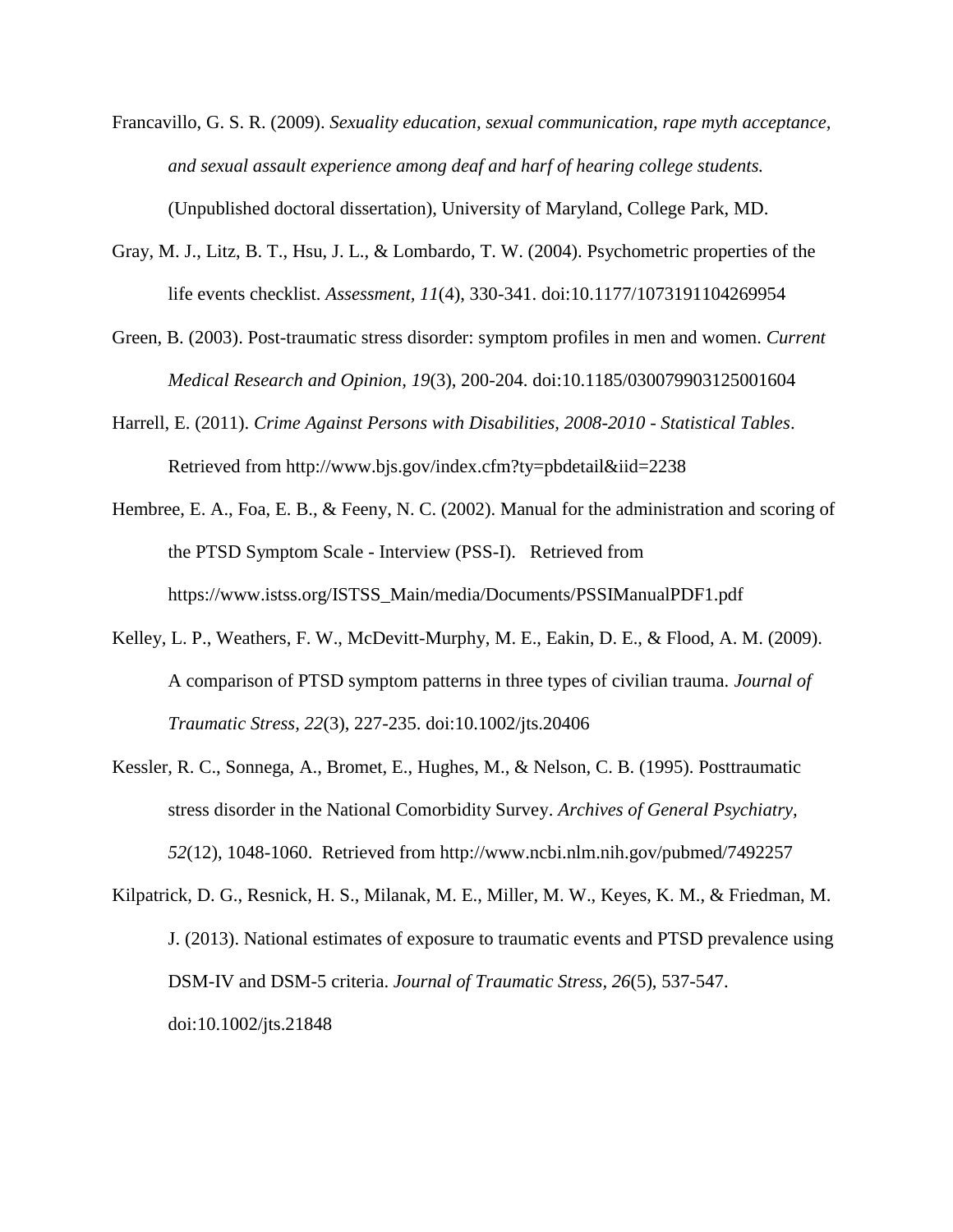- Ladd, P. (2003). *Understanding deaf culture: In search of deafhood*. Tonawanda, NY: Multilingual Matters.
- Lane, H. (1992). *The mask of benevolence: Disabling the deaf community*. New York, NY: Alfred A. Knopf, Inc.
- Liddell, S. K. (2003). *Grammar, gesture, and meaning in American Sign Language*. Cambridge, England: Cambridge University Press.
- Livermore, G., Whalen, D., Prenovitz, S., Aggarwal, R., & Bardos, M. (2011). *Disability data in national surveys: Prepared for the Office of Disability, Aging and Long-Term Care Policy*. Retrieved from Washington, DC:
- Mitchell, R., Young, T., Bachleda, B., & Karchmer, M. (2006). How many people use ASL in the United States? Why estimates need updating. *Sign Language Studies, 6*, 306-335.
- Nosek, M. A., Foley, C. C., Hughes, R. B., & Howland, C. A. (2001). Vulnerabilities for abuse among women with disabilities. *Sexuality and Disability, 19*, 177-189. doi:10.1023/A:1013152530758
- Ohre, B., Uthus, M. P., von Tetzchner, S., & Falkum, E. (2015). Traumatization in Deaf and Hard-of-Hearing Adult Psychiatric Outpatients. *Journal of Deaf Studies and Deaf Education, 20*(3), 296-308. doi:10.1093/deafed/env013
- Ozer, E. J., Best, S. R., Lipsey, T. L., & Weiss, D. S. (2008). Predictors of posttraumatic stress disorder and symptoms in adults: a meta-analysis. *Psychological Trauma: Theory, Research, Practice, and Policy, S*(1), 3-36. doi:10.1037/1942-9681.S.1.3
- Pollard, R. Q., Sutter, E., & Cerulli, C. (2014). Intimate partner violence reported by two samples of deaf adults via a computerized American sign language survey. *Journal of Interpersonal Violence, 29*(5), 948-965. doi:10.1177/0886260513505703